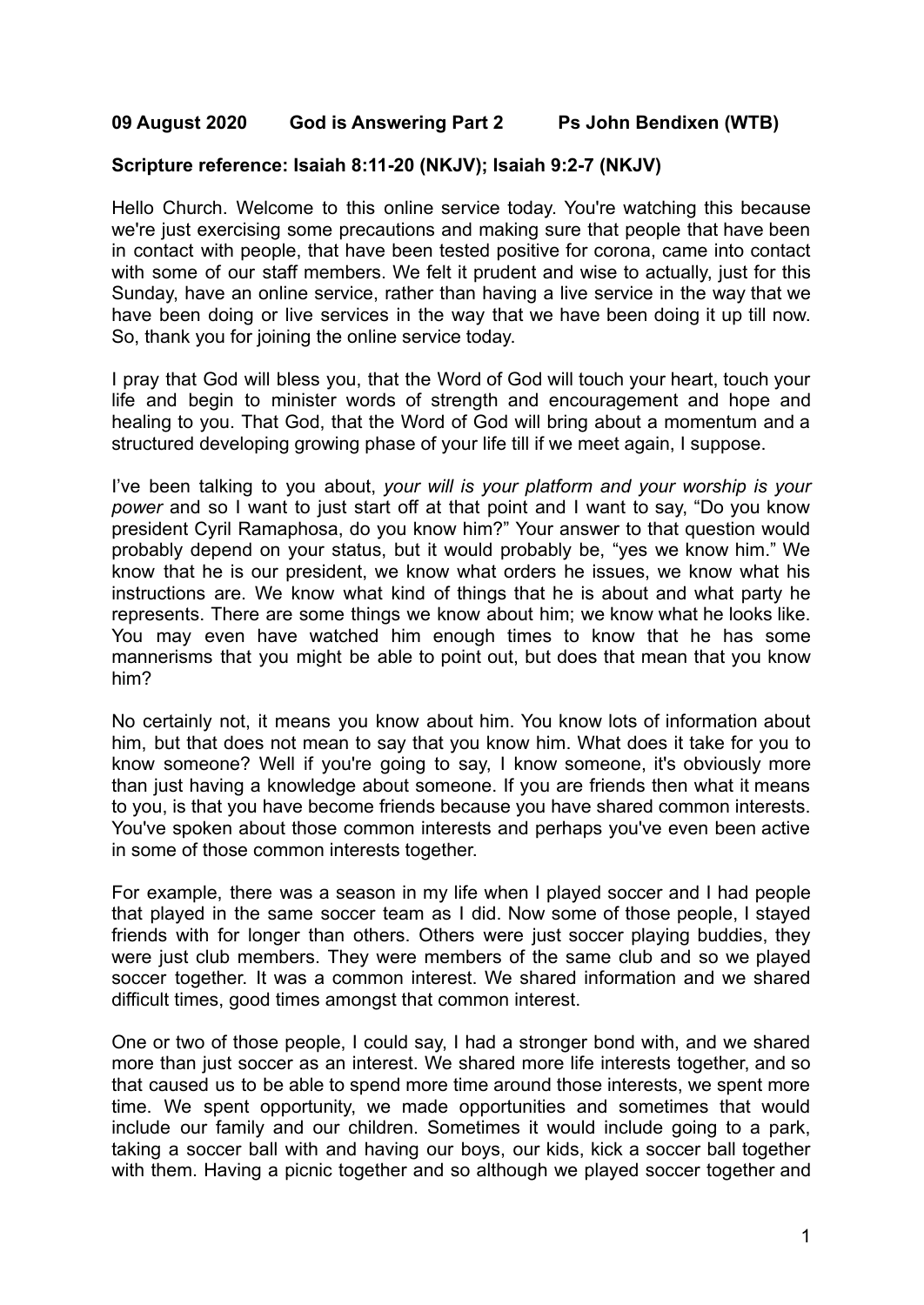we were in the same soccer team, it went a little bit further and we shared other common interests. We had similar age kids, family, we did things together that were common interests and those days sometimes you would have a picnic with a and do a braai vleis or something like that and spend a lot more time together. You would share things about your life, you would share things, about things that were happening in your life, you would perhaps share your dreams with each other and some of the challenges you were facing perhaps.

Obviously then depending on how good the friendship was, you would go further, sometimes you would share things that were more intimate in your heart, about yourself and about things going on in your life depending on how close you became together.

You might say, "Pastor John, what is it that you are talking about here?" I'm talking about - your will is your platform and your worship is your power. In this scenario that I've shared with you about people that spend time with each other. In order for you to develop more than just a knowledge base about someone, you have got to have a will that will create a much deeper knowledge of the person.

So, there's a few things that must happen; you must will it, you must want it, you must have access, and then you must have the capacity to be able to interact with the person. You must want it, you must have access, and then you must have a desire and a willingness to actually share things and speak and become open and transparent about things, if you want to have a deeper more meaningful relationship.

Well so it is with Jesus, so it is with God the Father and the Holy Spirit. They have made it very clear that They will and want to spend time with you and me. It is a great desire of Their heart. So strong is the desire of the Father to want to have a deep meaningful personal relationship with you and me, that when rules and regulations came between us, He actually sent Jesus to die on the cross so that in His death and His resurrection He could free the way. He could remove all the obstacles so that we could have free access. From His side He said, "I will to want to have a relationship with you. A deep meaningful personal relationship with you. Wherever access has been denied, I now make sure that through the death and the resurrection of Jesus, access is now granted." All you have to do is believe that the access is granted.

There is one thing that remains for you to have and that is the willingness to go and become and share and be involved and connected to the living God. Now, here's the thing, if you are willing to engage God this way, then you have a platform access, you have a platform for your will to give you access to Jesus. Your will gives you the platform. Your worship gives you the power to know more things about God and Him share more things with you and so your whole dynamic of your relationship changes, when you have exercised your will to create a platform and your worship creates the power for you to do this.

This is a very simple, few words that the Lord has given me as I started to share with you previously, but it's also very powerful. It's simple, but powerful.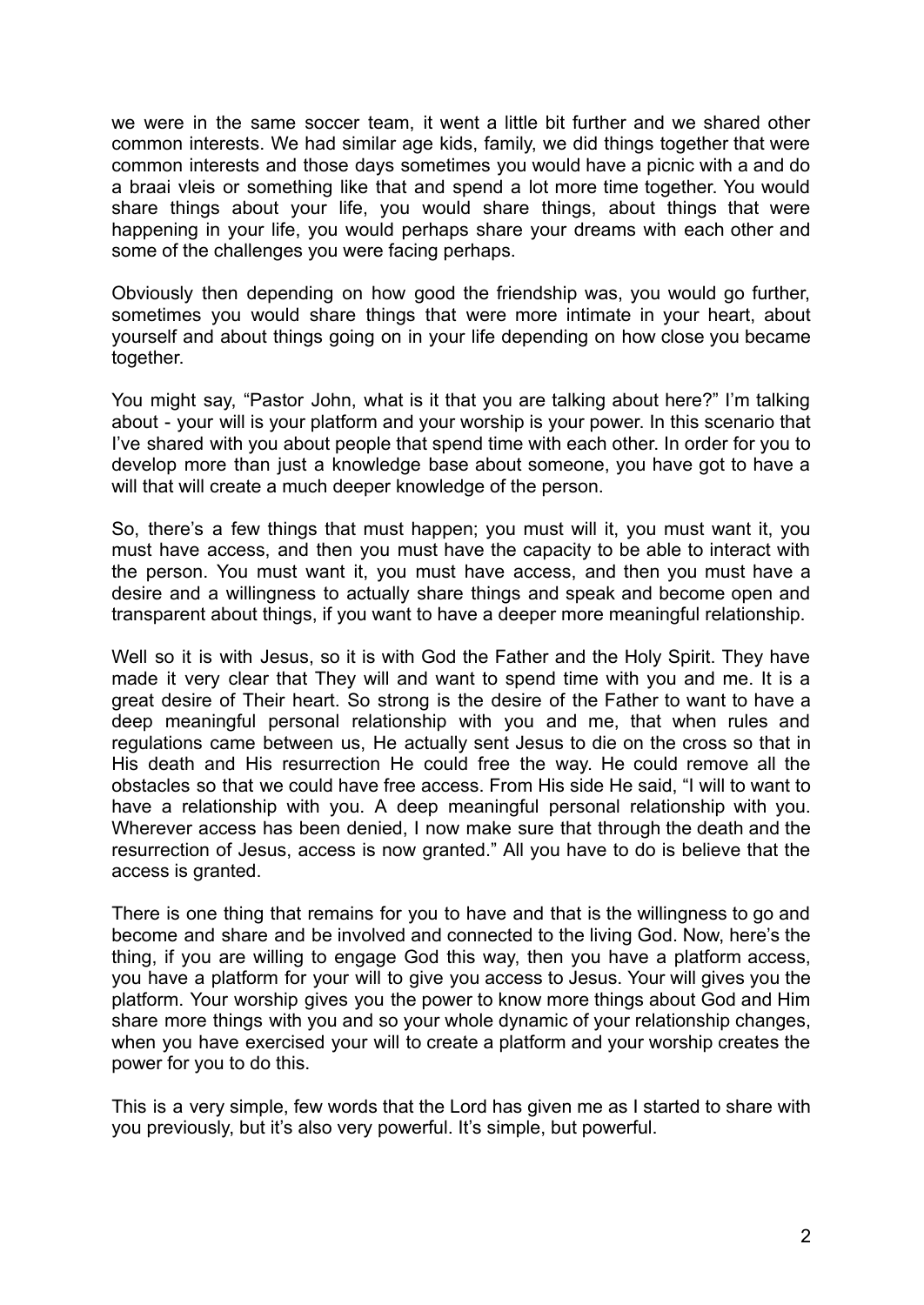I have shared with you that when your will is involved and you will to want to be with God the Father, it means you want to know more about His ways. It means that you are wanting to give Him worship and He wants to give you the power. Then your life becomes wonderful and then all the things that you work, you work with words, you work with hands, you work with energy, all of those things begin to work together, they all combine together, to create a life of goodness, a life of abundance, a life full of the energy of God. What a wonderful thing that you can have all this energy of God, working positively for your life.

I do need to just remind you and talk to you about, if you use your will to create a platform for something else that you worship, that creates power in your life because whatever you worship is going to give you the power to do what you worship. What you worship gives you the power to do and you have the power to do, creates more worship. It all is centered around your will that creates the platform. Now you have the will, you have the platform, you have the worship and you have the power to be able to do what you want to do.

If you want to make an assessment in your life, you could say this; that what my life looks like is the sum of all of my choices. I have to say to you then, that what your life looks like now is the sum total of what you have willed because your will has created your platform. Whatever your platform is that you have now, your will has created that platform. Then it will also indicate what you have worshipped because you have exercised the power to worship that.

Now, I'm not suggesting to you that if someone lives in a very expensive house and drives very expensive cars and someone else does not live in such an expensive house and not such expensive cars, that they have more will, more power, more worship. No. People start from very different places in life. They start from different things; they have different backgrounds. It's not right to say, I can compare or have anything to say about where your life is at, because of things, material possessions that you have in your life. I'd rather say that this is about you as a person. It does have something to do with what is around you, but it's more about you as a person and what relationships you have and how you're currently living your life.

If you are someone that has used your will in a platform that has not been inclusive of God, then you are likely to be wondering in your life, not having a wonderful life, but having a wondering life. You find that with a lot of Christians even, if they haven't made Jesus first place in their life. They wonder as in, they wonder, but they also are wondering. They wonder about many things. What they wonder about is, you know, "Who is doing this to me?" or "Who should I be connected with?", "who, who?". It is always about who and it's always about the eternal why am I doing this and why should I do this? Then it's always about, when is it going to happen for me and when is God going to come through for me? Or when is someone going to do something good for me? When is this pain going to stop? and what for? What do I do it for? So, on the one hand, you have someone who is, is certainly having a wonderful life, having a worshipful life, having a life that is full of good things, and then you have someone who is wondering about life and is always asking a lot of questions.

I want to share with you that if you are in this space right now, where you are uncertain of your future, then I want to say, the first thing that you've got to do is to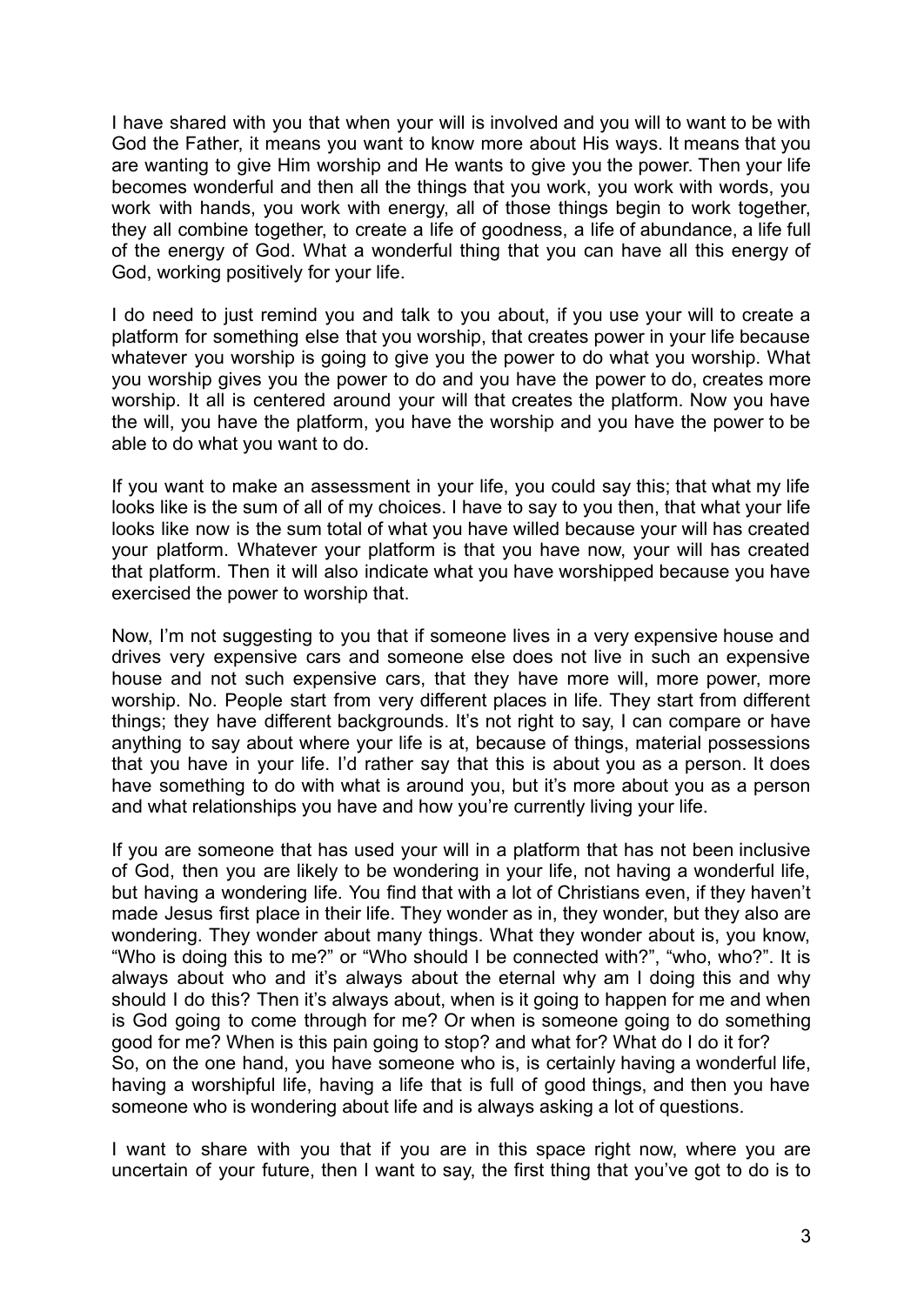make a decision to say; "I'm going to worship, to access the power." There is tremendous power in your worship.

You might say, "Well, Pastor John, I have so many complicated thoughts going on in my head. I've got so many different ideas about life and I have so much doubt about so many things. I am uncertain about if I do this, am I doing the wrong thing? If I do that, am I doing the right thing? Is God going to bless me if I do this or is He not going to bless me if I don't do that?" If you have all of those kinds of questions, what it really means, is that you haven't allowed yourself the opportunity to be fully engaged with God, for more than a little period of time. The more you engage with God, the more you will understand that He wants to be engaged with you. He has granted you access and He has given you the right to come into that access, regardless of your condition; He took all the rules away, He took all the laws away. He took all the barriers between you and Him, He took it away so that you could have access into His presence.

This is so essential to our lives right now, this is so essential to us walking with God right now because it is going to take a Christian that is connected to Jesus and connected to the Word of God, that is going to be able to stand strong in this moment of our time.

I want to read you this passage of scripture that is in Isaiah, and it's Isaiah chapter eight, and it goes like this, this is a prophetic word that came to the prophet Isaiah. **<sup>11</sup>For the Lord spoke thus to me with a strong hand and instructed me that I should not walk in the way of this people, saying: <sup>12</sup>"Do not say, 'A conspiracy,' (Isaiah 8:11-12 NKJV).** The first thing I want to show you, do not walk in the way of these people. The worst thing that you can do is look at the multitudes of people and say "Because there are so many people doing it, it must be right". I will tell you something Church, when Jesus came onto the earth, there were a lot of people that were doing religious practices, but none of them were doing the right thing; they all rejected the Messiah and it was only a few people that actually received Jesus, as Lord and Master.

If you had listened to all of the Rabbis, if you had listened to all of the intellectual, intelligent people of those days, learned people of those days, they all rejected Jesus to be sure. They called Him a prophet, they called Him a good man, but they rejected Him as Messiah. They rejected Him as God, as the Son of God. So, you can't say because of the majority of people think one way that that's the way you should think. You have to find your way in the Word of God.

You don't say, **<sup>12</sup> "Do not say, 'A conspiracy,' concerning all that this people call a conspiracy, nor be afraid of their threats, nor be troubled. <sup>13</sup> The Lord of hosts, Him you shall hallow;** In other words, Him you shall fear, you shall praise, you shall worship Him. **Let Him be your fear, and let Him be your dread. (Isaiah 8:12-13 NKJV). T**his is not a thought process, this is not an anxiety fear, this is not when somebody gives you a fright. This is not that kind of fear. The fear of He is, the life of everything. He's the life. He is the beginning and the end of everything. If I'm not with Him, then my life is away from Him and if my life is away from Him, then to the extent that my life is away from Him, that's where chaos comes. If you dread that, then you're going to want to be drawing closer to Him, all the time.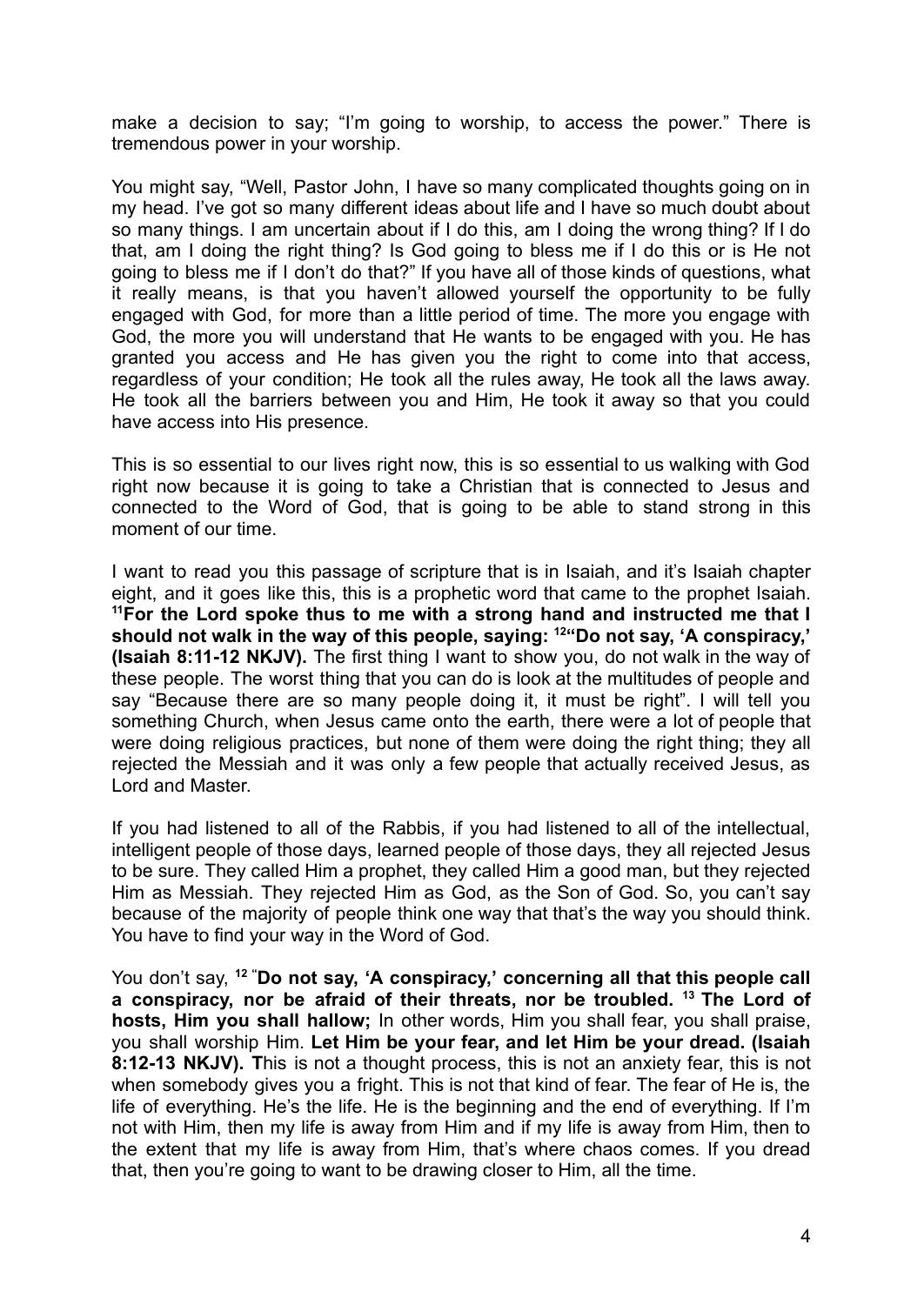That's what it means to be afraid or to have the fear of the Lord in your life, is that if you realize that all life is in Him and the closer you are to Him, and the proximity of life in Him and with Him, then the better it is for you. Then you become someone that says, "I don't want to be away from Him. I always want to be around Him because that's where the beginning and the end of all of my joy and peace comes from."

**<sup>13</sup>The Lord of hosts, Him shall you hallow; Let Him be your fear. <sup>14</sup> He will be as a sanctuary, but a stone of stumbling and a rock of offense to both the house of Israel.** See, here He is. It's what you will, it's where your power lies, it's where you worship, it's what your platform is. **As a trap and a snare to the inhabitants of Jerusalem. <sup>15</sup> And many among them shall stumble; They shall fall and be broken, be snared and taken. <sup>16</sup> Bind up the testimony, seal the law among my disciples. <sup>17</sup> And I will wait on the Lord, Who hides His face from the house of Jacob; and I will hope in Him. <sup>18</sup> Here am I and the children whom the Lord has given me! We are for signs and wonders in Israel from the Lord of hosts, who dwells in Mount Zion. (Isaiah 8:13-18 NKJV).**

There is a conversation going on here, there's a prophetic conversation going on here, and this prophetic conversation going on here is that even though there are kings, even though there are those that declare that they are for God and they are with God, He does not know them, but those that call upon His name those that fear Him them He shall be a God and a Father to them.

**<sup>19</sup> And when they say to you, "Seek who are mediums and wizards, who whisper and mutter," should not a people seek their God? Should they seek the dead on behalf of the living? <sup>20</sup> To the law and to the testimony! If they do not speak according to this word, it is because there is no light in them. (Isaiah 8:12-20 NKJV).** I guess, I would say to you, "Are you going to all manner of different kinds of people for advice, for wisdom, for counsel?" Some people so desperately want to have counsel to do the right thing in life, that they even go to people that are in this case, wizards and mediums. People who are supposed to be able to interpret things that have spoken in the spirit realms, rather than going to the Living God and His Word. They would rather go and hear from voices beyond the life of the natural, and into the supernatural, regardless of who they're touching, and what's being said. We, do we not have a right to seek our God? To seek Him? He is the Person. He is the Divine Being, that we should be seeking.

He says there, if you go after all of these places for council and advice, there is no light in you. If I had to go, and have my whole financial future planned out, by a financial advisor on the earth's economic finances. Do you think they can see into the future? Do you think they have the knowledge of what's going to happen today or tomorrow? No, they don't. They don't know. No one knew.

I'm just going to use this as a very contemporary, modern day example. No one knew that there would be a police officer, in a state in America that would put his knee on an African American man, George Floyd, for eight minutes, eight plus minutes, and he would say, "I can't breathe, I can't breathe." That, that would trigger inside of America, months of chaos, rioting, burning, things that are just going crazy. Who would have thought that that one moment, where George Floyd breathed his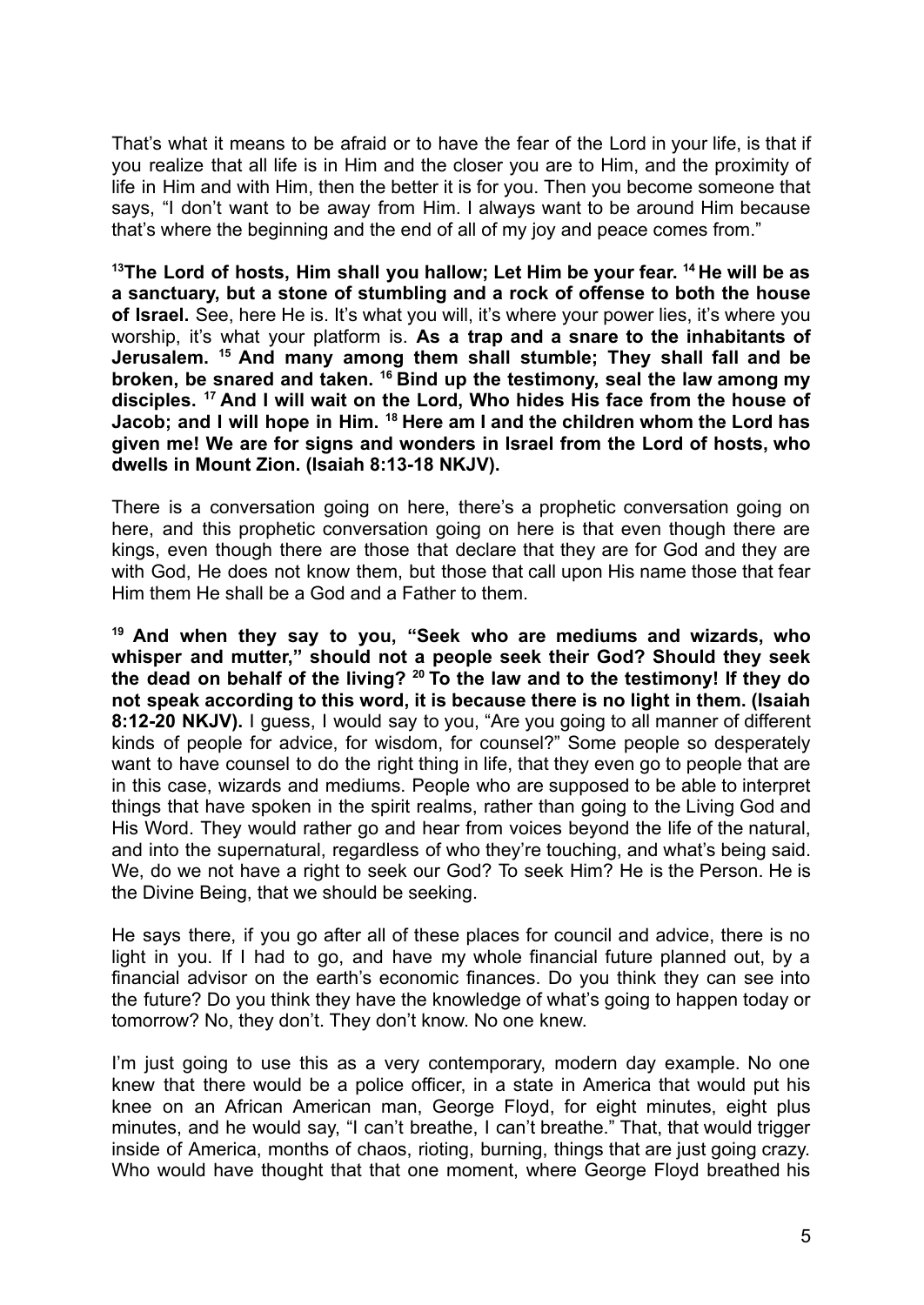last, who would have thought that there would be a Back Lives Matter movement, that would go across the earth? Who would have thought that it would cause such a big voice? But the potential for it to actually cause such chaos in America, where now people don't want to go back to schools because of corona virus, but the riots are all happening and there's such, there's just so much. Who would have thought, six months ago, that this would be the state of events in this world?

If you had asked someone for advice on your finances, and they said invest here, invest here, do this and do that, and then you'd listen to them, things that turned out so radically different. You would say, oh what a terrible financial advisor. Well how do they know? What do they know? They don't know. But I'll tell you somebody who do know, who does know. His name is Jesus, the Holy Spirit. Smartest Beings in the universe. You can hear from God about what to do with money. You can hear from God what to do with your relationships. You can hear from God what to do with things in your life. Perhaps God would have said to you, I think you should just hold on to your money for the moment, do nothing with it, and you should, if you just had a peace in your heart, okay do this, don't do that. Maybe you would have come out with a very different set of possibilities. Hallelujah.

I would rather put my trust in God, than put my trust in men. Now I'm not saying that in the natural order of things men haven't got some good things to say about money, but I certainly would rather be obeying God with money, than I would obey man because men have a will for money. Their will is their platform and their worship is their power and if they are not worshipping Jesus, they are worshipping the god of Mammon - money. What they worship is where they get their power from. You as a believer, if you don't hear what God says about your money, then the people who worship money and the power that they get from the worship of money, they will impose that will upon you. That your money becomes a part of their system and a part of their future, rather than working for you in your future, the way God wants you to do.

I mean, again I have to refer to this in the context of Isaac when God said to Isaac, "Don't do what your father did in the past and go to Egypt, when there is a time of famine, but rather remain in this place and in this land." He sowed his seed in that land and in the same year he received a hundredfold return. Isaac's wealth multiplied so quickly and so magnificently because where he planted seed and reaped the harvest there was no food there. There was nothing. So, he could virtually name his price for his harvest.

His wealth was not just in the hundredfold return of the harvest, his wealth was in what he could trade with that harvest to get other wealth. I mean, Isaac became extremely wealthy because he obeyed God, in just one instruction.

We shouldn't speak like other people and say, "Conspiracy, conspiracy." We shouldn't speak like other people and say, "Why would you want to serve this God? Why would you want to give all your life to God?"

I want to read from a bit further on in Isaiah and I'm going to read from Isaiah chapter 11 and I'm going to read from verse 2 and it says, **<sup>2</sup> The people who walked in darkness have seen a great light; Those who dwelt in the land of the shadow**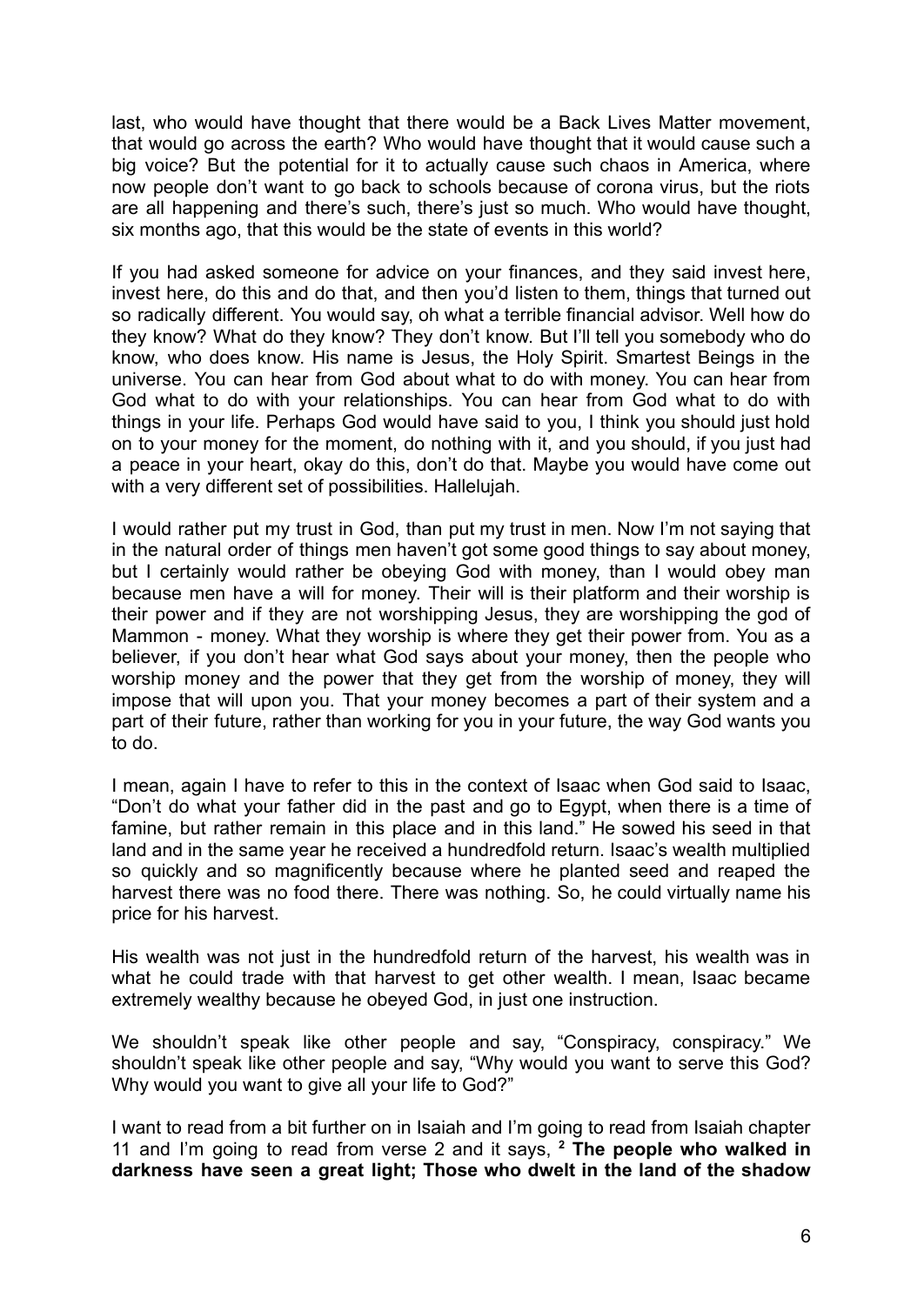**of death, upon them a light has shined. (Isaiah 9:2 NKJV)** I want to tell you, church, upon us a light has shined. Upon us, the joy of the Lord has come. His name is Jesus and it is the Holy Spirit.

**<sup>3</sup> You have multiplied the nation and increased its joy...** It doesn't matter what the circumstances are. If you walk in joy, Jesus can touch and work in your life. **<sup>3</sup> ...They rejoice before** Me **according to the joy of harvest. (Isaiah 9:3 NKJV)** What harvest is that? Well, that's the harvest of your worship. Your harvest of your worship. Your harvest gives you power, it gives you joy, because you will it and your platform is created so that your worship creates more power in your life. It's a harvest. It just begins to increase and increase.

**3 ...As men rejoice when they divide the spoil. <sup>4</sup> For You have broken the yoke of his burden and the staff of his shoulder, the rod of his oppressor, as in the day of Midian. (Isaiah 9:3-4 NKJV)** Well, that day of Midian was when all the Midianites came against the children of Israel, to rob them of the harvest and God raised up Gideon and He absolutely destroyed the Midianites with 300 men of Gideon, He destroyed the multitudes of the Midianites that kept coming to take the harvest of God's people, year after year. And so, this is what God is saying. He said, "When things are looking gloomy and things are coming against you, I've shone a light upon them, I've raised up a joy in their hearts, I've raised the harvest up for them and their joy will be like that of the day of the Midianites. Their harvest will be great and wonderful."

Your oppressors will no longer be able to pursue you, **<sup>5</sup> for every warrior sandal from the noisy battle and garments roiled in blood will be used for burning in the fuel of fire.** Here comes church. *<sup>6</sup>* **For unto us a child is born, unto us a son is given and the government will be upon His shoulders.** The government of everything is upon His shoulders and if you have a will that says, I will, to get close to Jesus. I will, to get close to His government, His order of doing things, then your life and your worship and your power comes from what's on His shoulders. He is the ultimate governor of the universe. **He will be called wonderful. He will be called counselor, mighty God, everlasting Father, Prince of Peace. (Isaiah 9:6 NKJV)**

I can say to you, for a surety this day, that God is my governor. He governs my life and everything in my life is governed by Him. God to me is wonderful and I have a wonderful life. God to me is a counselor and I have lots of wise counsel that comes from the Holy Spirit. God to me is my mighty God. He's strength, He's powerful, He's mighty in my life, mighty to overcoming anything that would come against me. I will say to you that in my life He is my everlasting Father, from the day I got born again to eternity, He is my everlasting Father. I will say that He is my Prince of Peace, He is my Peace, He is my Peace.

There is nothing that can disturb my peace because I am in Him. I will declare that. I declare that to you of the increase of His government and peace there will be no end, there will no end of His government and peace in my life **<sup>7</sup> and upon the throne of David and over his Kingdom to order it and establish it with just judgment and justice,** I receive justice in my life. I receive order of God in my life. I received the judgment of all things that need to be judged to that come against me or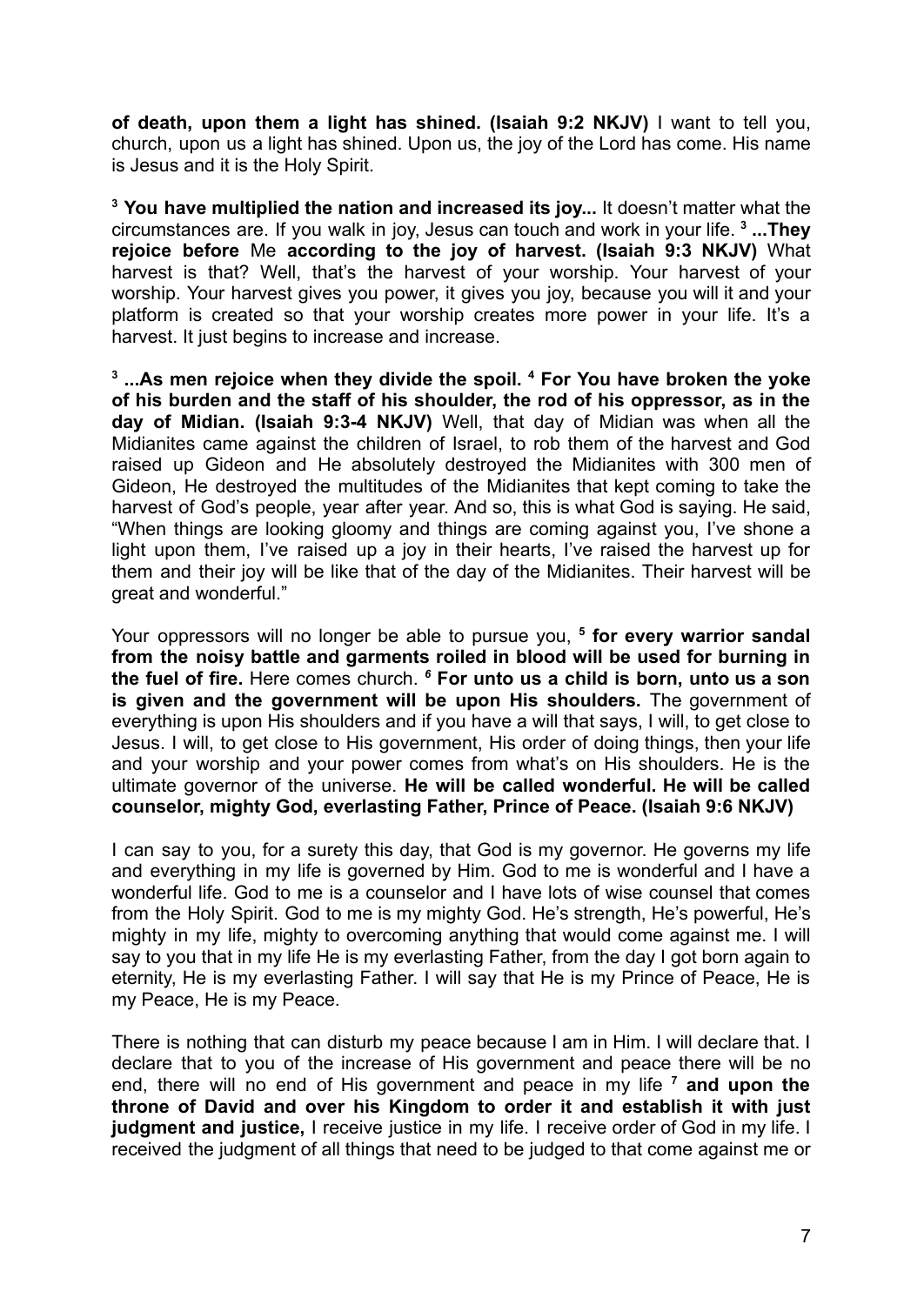## that may remain in me. **From that time forward even forever, the zeal of the Lord of Hosts will perform this. (Isaiah 9:7 NKJV)**

You see church, this is the zeal, the will of the Lord that will perform it, the zeal of the Lord gave Him the platform and that platform gave us, people the opportunity to worship Him with power and as we worship Him we have more power and we can declare that His government is my government. He is my counselor, He is my Mighty God, He is my Peace, He is my everything.

Now I go back to the beginning and I say to you, "Do you know President Cyril Ramaphosa?" Yes, you may know of him, you may know perhaps somethings about him, but in order to know him, you would have to spend a lot more time with him and you would have to be able to share things with him.

Well I want to encourage you church, that this is the time for you to engage your will to draw closer to Jesus, draw closer to the Father, draw closer to the Holy Spirit. Show Him that you will and even if you say, "Well I have so many other things that distract me and I really want to will it," then say it to Him, say, "Father I want to will to be closer to You. Holy Spirit help my weak will that wants to will it." You will see that the same zeal of the Lord, that the Bible is talking about, will begin to rise in your heart. When that zeal comes to you, you must activate it. You must do something about it.

And as you will, that platform that God gives you, your worship will begin to increase your power, it will begin to increase what you can do with power, and then His mighty power that works in you, and allows you to do things and become things, that you couldn't even imagine, and He says that He will do far above all that you could think off or that you can imagine, all the things that you can even beyond your wildest imaginations, you could say, "Well, I wonder if God could to do that?"

He can do all of that, because in you He has placed the capacity to want to pursue after Him, to go after Him, if you are a born-again Christian. As you let your will create a platform for you to worship, then power comes. The power will give you more time, and more opportunity to worship, and as you do that, you will find, church, that your whole life, order comes into place. You get so much more peace, so much more sure, instead of wondering, you begin to have a wonderful. Instead of having questions, you begin to say "I thank You Lord, for all of the good things, that You are working in me, all of the good things that You are working for me, and all of the good things that are happening around me."

Well, I trust that you will be a worshipful person in the week ahead, worship Him, let the power of God work through your worship. Wake up in the morning and say, "Thank you, Jesus". If that's the first thing you say everyday "Thank you, Jesus", just say, Thank you, Jesus." No matter what you did the night before, doesn't matter what time you went to bed, doesn't matter. When you wake up the next day, just say "Thank you, Jesus". Even if you wake up and say, "Forgive me, Jesus, thank you, Jesus". That's a will that you are exercising, it creates a platform for your day, that gives you the ability to worship Him and even in that, beginning of worship, the power is given to you to do more of it, and more of it, and more of it.